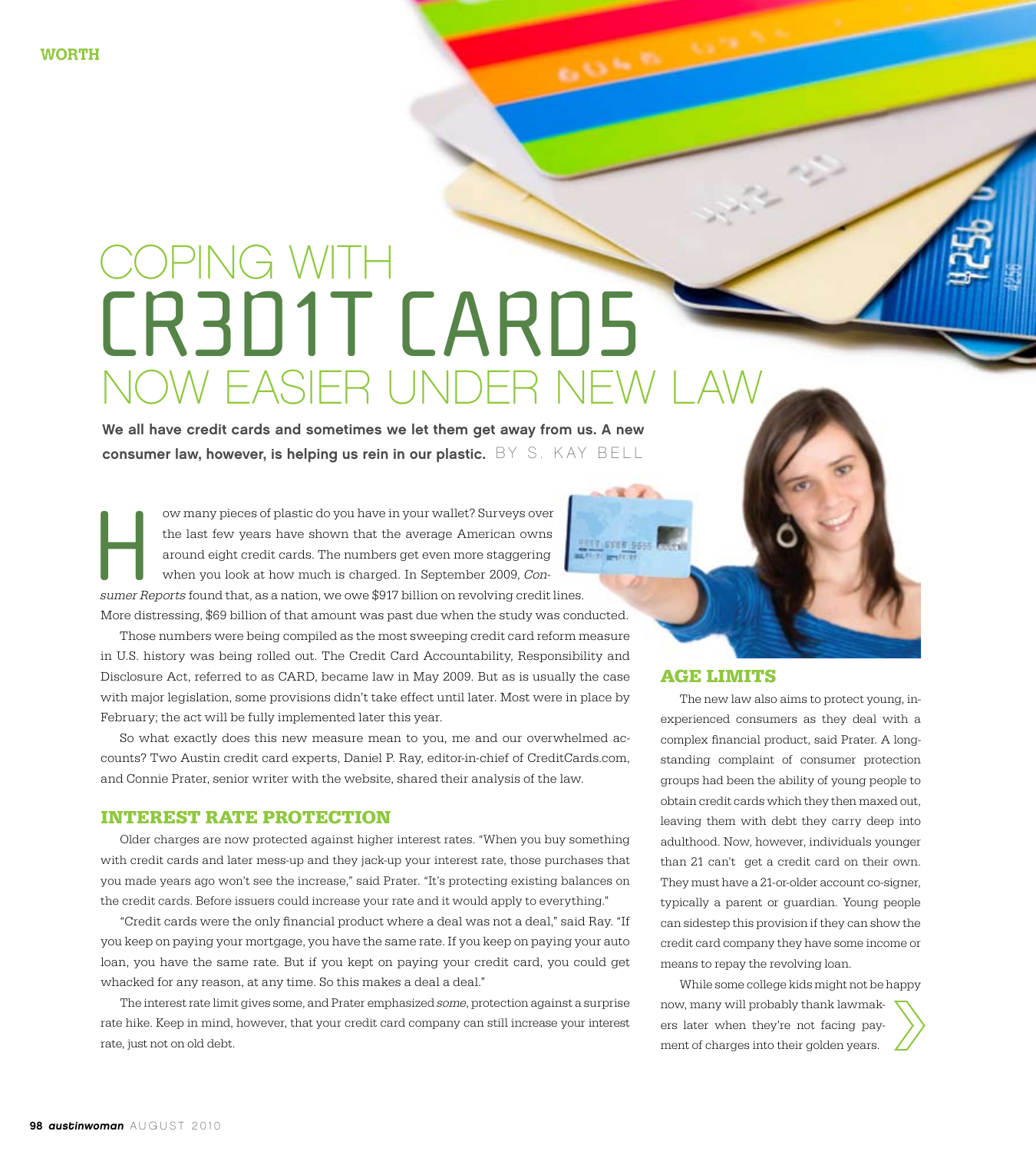# **Neglected<br>muscles of the<br>world, arise<br>and be toned**



Karavel Shoes **FASHION · COMFORT · LIFE** 5525 Burnet Road 512-459-7603 www.karavelshoes.com

## Want to make a smooth transition to retirement?

Learn how retirement income planning can help make that possible.

**※S Merrill Lynch Wealth Management Bank of America Corporation** 

**Tuesday, Sept. 14, 2010** 11:30 am Lunch will be served

**Maggiano's**  10910 Domain Dr, Ste 100 Austin, TX 78758

RSVP to: Susan Peyret 512.795.2159 or susan.peyret@ml.com

> Any Wig or Hair Piece Over \$200 Exp. 8.31.10 • Limit 1 per customer



## YOU ARE INVITED TO OUR SEMINAR

20%

WitH COuPOn

## ROXaNN's spECiaLTY BOUTiQUE

CLASSY AND FUN FASHIONS FOR THE UNIQUE AUSTIN WOMAN

A large selection of  $20^{\circ}$ -50 $^{\circ}_{}$ 

spring & summer items

512.323.5376 2900 West Anderson Lane

Suite H, Austin, TX 78757

## Parker Serenity wig spa

**l arge a ssortment o F :** Hats, Turbans, Scarves, Human Hair Wigs & Hairpieces. plus The Finest Quality Synthetic Wigs & Toppers.

**Custom Fitting Pro F essional s tyling P e r s o n a l aPP ointments Pr ivate r o o m s** 



**n orthwood Plaza** N anderson Ln. **Hopoc SHOP** LOCAL

2900 W. Anderson Ln., Ste H **o P e n :** M-F: 10am-5:30-pm Sa: 10am-4pm

www.RoxannsSpecialtyBoutique.com www.PARKERSERENITYWIGSPA.com

B<sub>urney</sub>